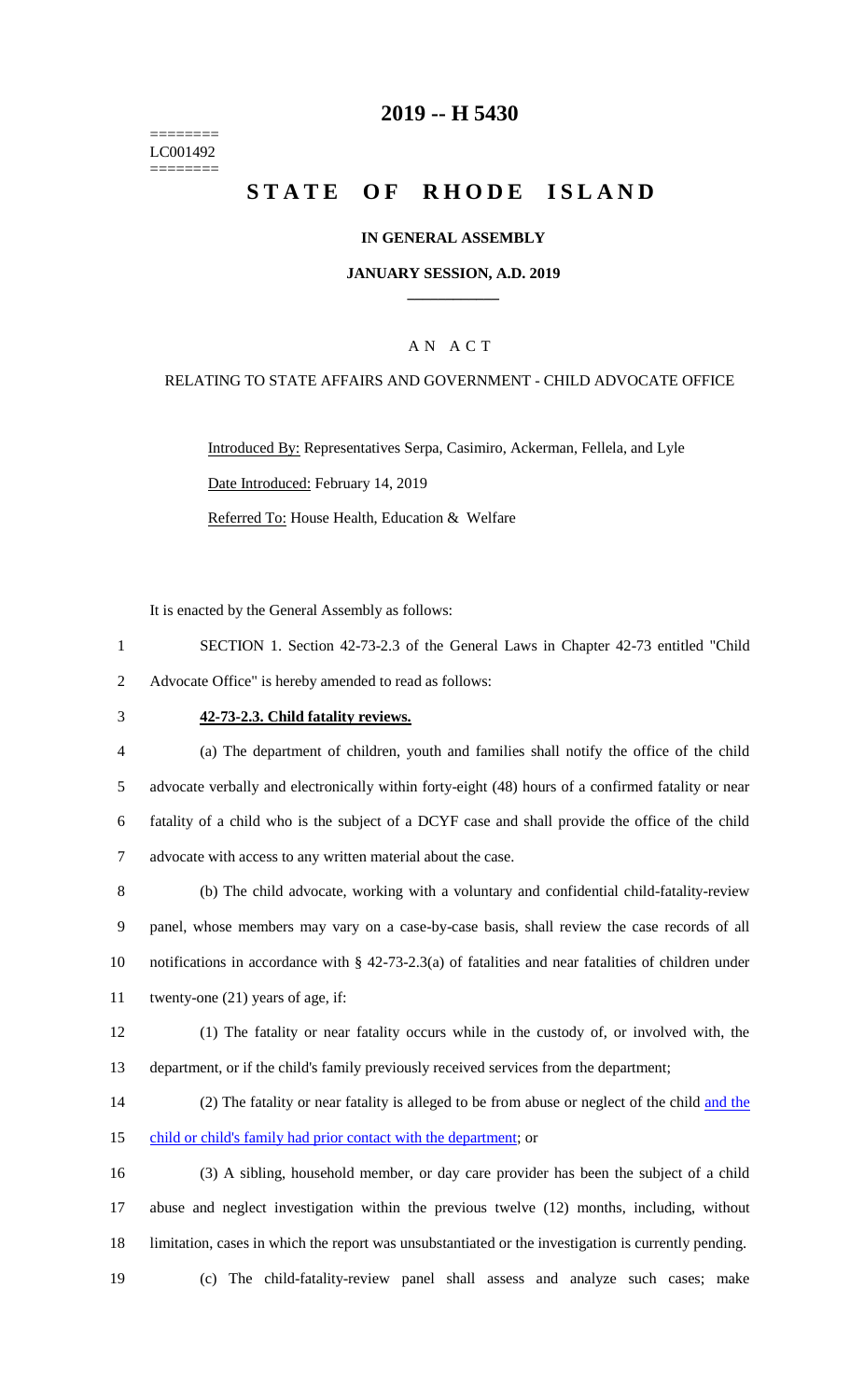- recommendations regarding such cases; and make recommendations for improvements to laws,
- policies, and practices that support the safety of children. Each report shall be made public within
- thirty (30) days of its completion.
- (d) The members of the child-fatality-review panel, established in accordance with this section, shall be subject to the confidentiality provisions of § 42-73-10.
- (e) The child advocate shall publicly announce the convening of a child-fatality-review
- panel, including the age of the child involved.
- SECTION 2. This act shall take effect upon passage.

======== LC001492 ========